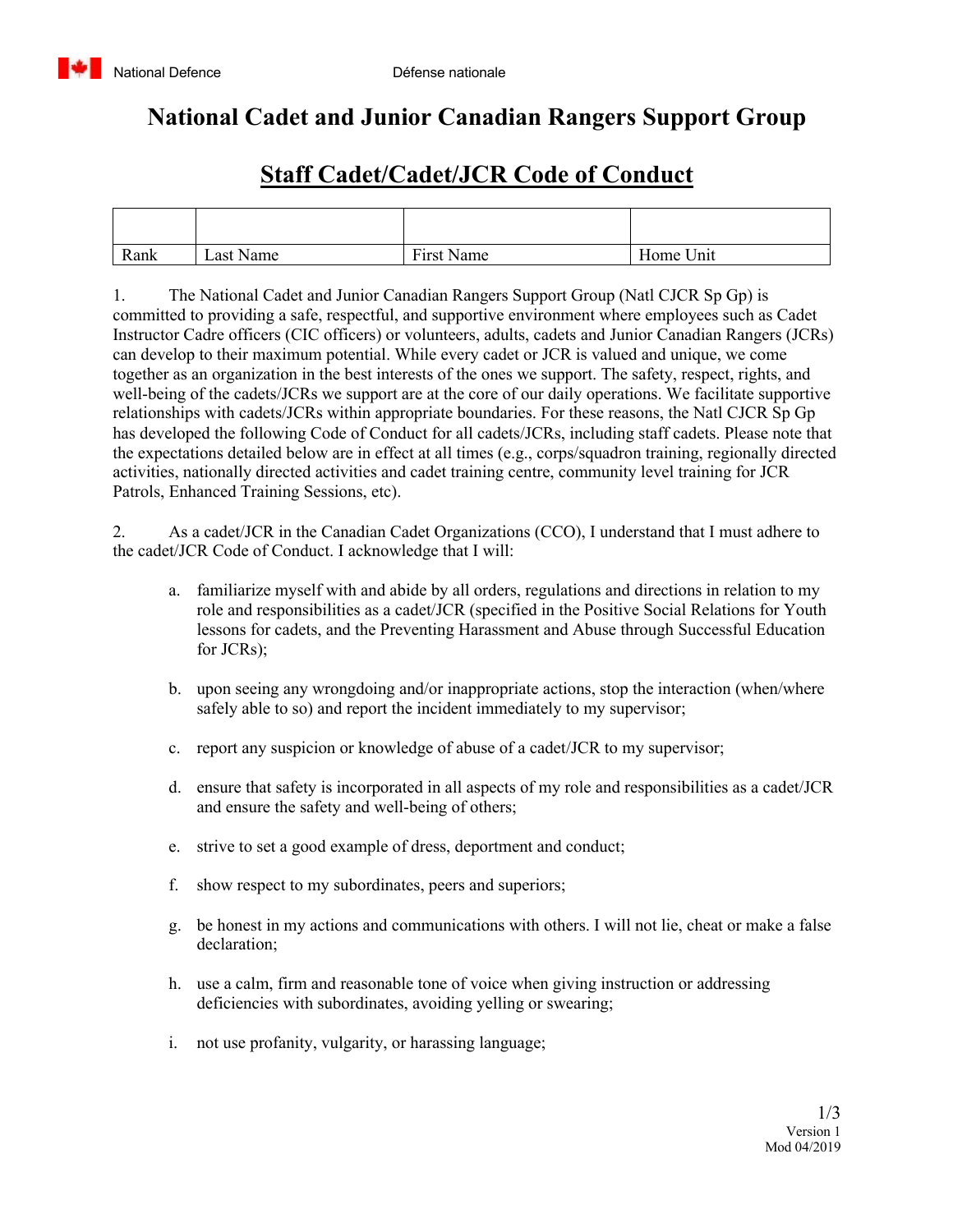

- j. take care of and be responsible for all clothing, materials and equipment that is loaned to me and intervene or report others who are not doing the same;
- k. respect the environment and my surroundings;
- l. not steal, and I will respect the personal property and privacy of others;
- m. not abuse my authority or inflict any physical or emotional abuse, which includes, but is not limited to, striking, humiliating, ridiculing, or making degrading comments;
- n. request the presence of an adult staff member<sup>1</sup> when a circumstance is beyond my authority or ability;
- o. not make any negative or offensive comments, gestures or displays regarding any person's race, national or ethnic origin, colour, religion, age, sex, marital status, family status, disability, sexual orientation, gender identity or expression, or physical characteristics. This includes comments made verbally or in writing, as well as electronic communications and social media;
- p. not exhibit conduct (through oral or written comments, electronic communications, gestures, displays or physical contact) that is of a sexual nature or has sexual connotations;
- q. in order to respect others, maintain appropriate physical boundaries at all times, and I will not touch cadets without their permission except when absolutely necessary in an emergency situation;
- r. not engage in fighting, shouting, bullying, or cyberbullying (email, instant messaging, chatting, social networking, sharing inappropriate photos, inappropriate comments on social media, etc.);
- s. ensure that use of social media sites, even on personal time, does not reflect negatively on the CCO and/or the CAF and that online communications (email, instant messaging, chatting, social networking, social media, etc.) will follow the principles of respect, responsibility and consideration of others;
- t. not disclose any personal information related to any other person by any means, which includes verbally or in writing as well as via electronic communications (email, instant messaging, chatting, social networking, social media, etc.); except when it could affect the health and well-being of the person or the corps/squadron;
- u. not purchase, possess or consume alcohol at any time;
- v. not use, distribute or possess illegal drugs or non-prescription drugs that would alter my behaviour. I will also not share my personal prescription drugs with anyone else;
- w. not use, purchase, have in my possession or sell tobacco, cannabis products or e-cigarettes products;

 $<sup>1</sup>$  In the context of this code of conduct, the term "adult staff member" is inclusive all adult personnel involved with</sup> Cadets/JCRs, whether they are paid or not.